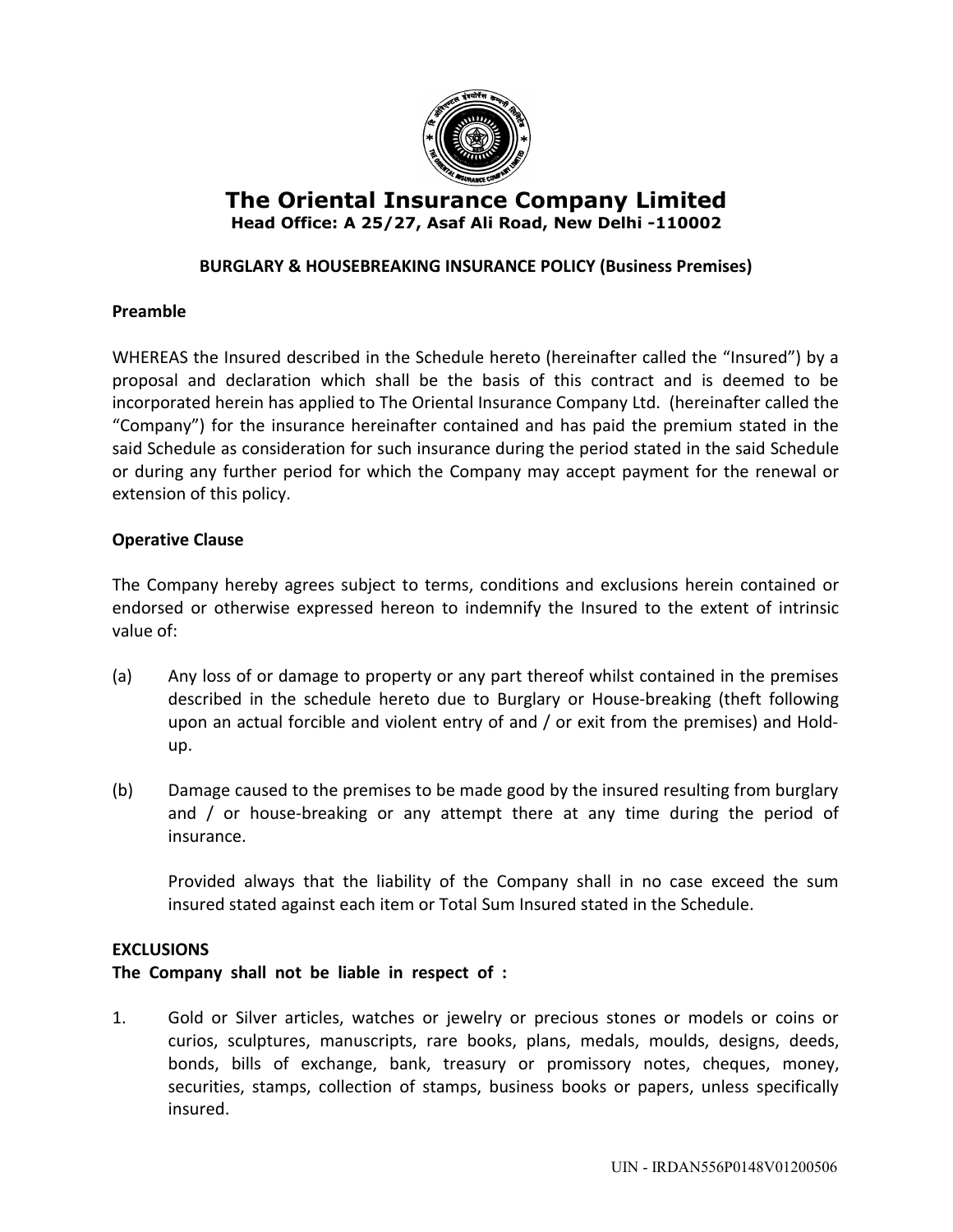- 2. Loss or damage where any inmate or member of the Insured's household or of his business staff or any other person lawfully in the premises in the business is concerned in the actual theft or damage to any of the articles or premises or where such loss or damage have been expedited or any way assisted or brought about by any such person or persons.
- 3. Loss or damage which is recoverable under Fire or Plate Glass Insurance policy, or any other policy.
- 4. (a) Loss or damage directly or indirectly, proximately or remotely occasioned by or which arises out of or in connection with Riot and Strike, Civil Commotion, Terrorist Activities Earthquake, Flood, Storm, Volcanic eruption, Typhone, Hurricane, Tornado, Cyclone or other convulsions of nature or atmospheric disturbances.

(b) Loss or damage whether direct or indirect arising from war, warlike operations act of foreign enemy, hostilities (whether war be declared or not), civil war, revolution, insurrection, civil commotion, military or usurped power, seizure, capture, confiscation, arrests, restraints and detainment by order of any governments or any other authority. In any action, suit or other proceedings where the company alleges that by reason of the above Provisions any loss or damage is not covered by this Insurance, the burden of proving that such loss or damage is covered shall be upon the Insured.

5. (a) Any loss or damage to any property whatsoever or any loss or expense whatsoever resulting or arising therefrom or any Consequential Loss and any Legal Liability of whatsoever nature directly or indirectly caused by or contributed to or arising from ionizing radiation or contamination by radioactivity from any source whatsoever.

(b) Any accident, loss, destruction, damage or Legal Liability directly or indirectly caused by or contributed to buy or arising from Nuclear weapons material.

- 6. Consequential Loss or Legal Liability of any kind.
- 7. Loss of money and/or other property abstracted from safe following the use of the key to the said safe or any duplicate thereof belonging to the Insured, unless such key has been obtained by assault or violence or any threat thereof.
- 8. This policy shall cease to attach

(a) If the premises shall have been left uninhabited by day and night for seven or more consecutive days and nights while the premises are left uninhabited.

(b) If the Insured shall cause or suffer any material alteration to be made in the premises or anything to be done whereby the risk is increased.

(c) To any property the interest of the Insured in which shall pass from the Insured otherwise than by will or operation of law.

Unless in every case, the consent of the Company to the continuance of the Insurance thereon is obtained and signified on the policy.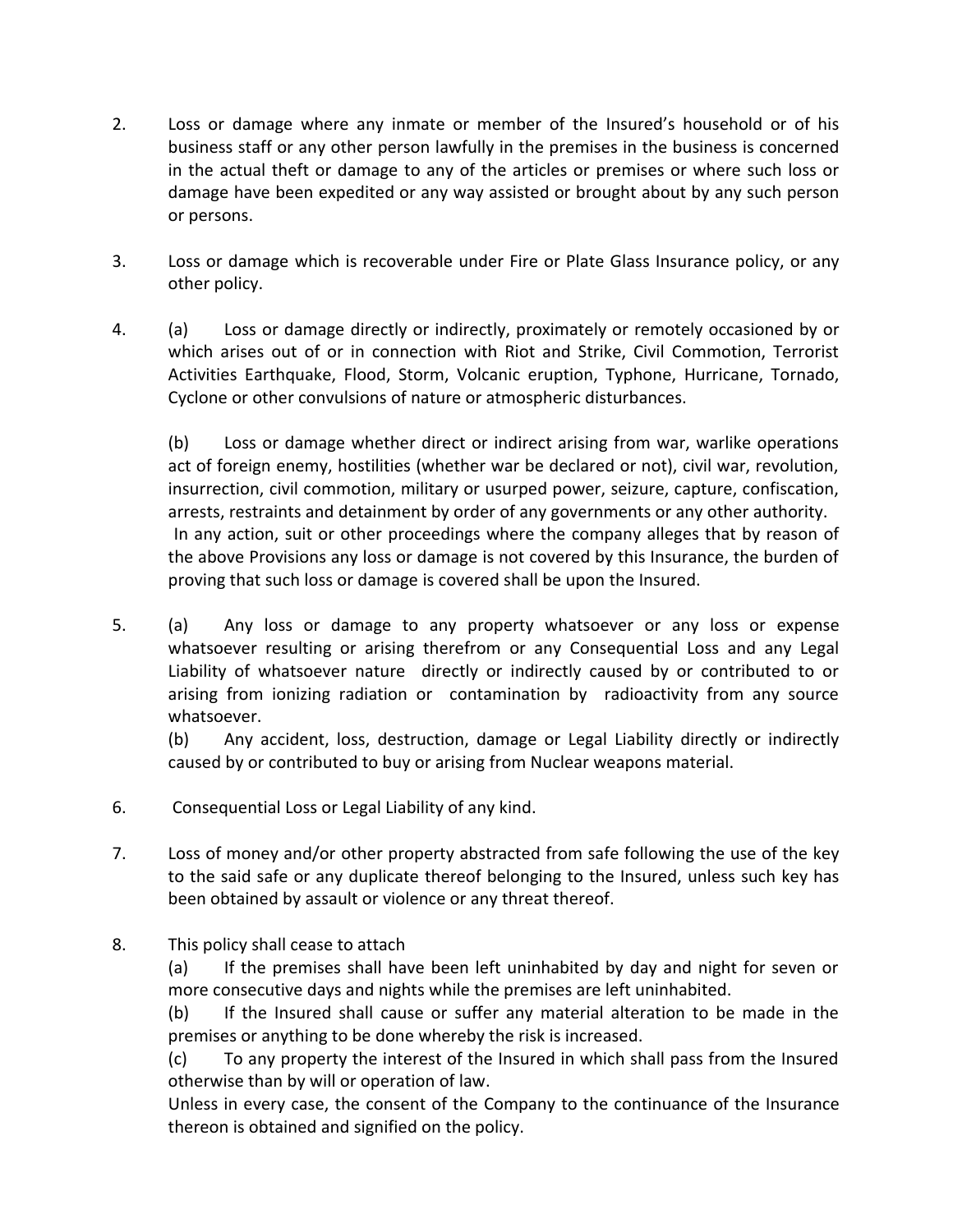## **SPECIAL CONDITIONS:**

## **1. Reinstatement of Sum Insured:**

Immediately upon the happening of any loss or damage as described in the policy, the Total Sum Insured and the Sum Insured upon the various descriptions of property which have been lost or damaged, shall be reduced by the amount of loss or damage and such, reduced sums Insured shall be the limit of the Company's liability in respect of any further loss or damage occurring during the current period of Insurance unless the Company consents, upon payment of additional premium to reinstate the full Sum Insured.

# **2. Maintenance of Books & Keys:**

The Insured shall keep a daily record of the amount of cash contained in the Safe or Strong room and such record shall be deposited in a secure place other than the Safe or Strong room and produced as documentary evidence in support of a claim under this policy. The keys of the Safe or Strong room shall not be left on the premises out of business hours unless the premises are occupied by the Insured in which case such keys if left on the premises shall be deposited in a secure place not in the vicinity of the Safe or Strong room.

### **General Conditions:**

- **1. NOTICE:** Every notice and communication to the Company required by this Policy shall be in writing to the office of the Company through which this insurance is affected.
- **2. DUTY OF DISCLOSURE:** This Policy should be void and all premium paid hereon shall be forfeited to the Company in the event of misrepresentation, misdescription or nondisclosure of any material fact.
- **3. REASONABLE CARE:** The Insured shall take all reasonable steps to safeguard the property insured against accident, loss or damage.
- **4. CLAIMS PROCEDURE:** Upon the happening of any event giving rise or likely to give rise to a claim under this Policy:

(a) The insured shall give immediate notice thereof in writing to the nearest office with a copy to the Policy issuing office of the Company as well as lodge forth with a complaint with the Police.

(b) The insured shall deliver to the Company, within 14 days of the date on which the event shall have come to his knowledge, a detailed statement in writing, of the loss or damage, with an estimate of the intrinsic value of the property lost and the amount of damage sustained.

(c) The Insured shall tender to the Company all reasonable information, assistance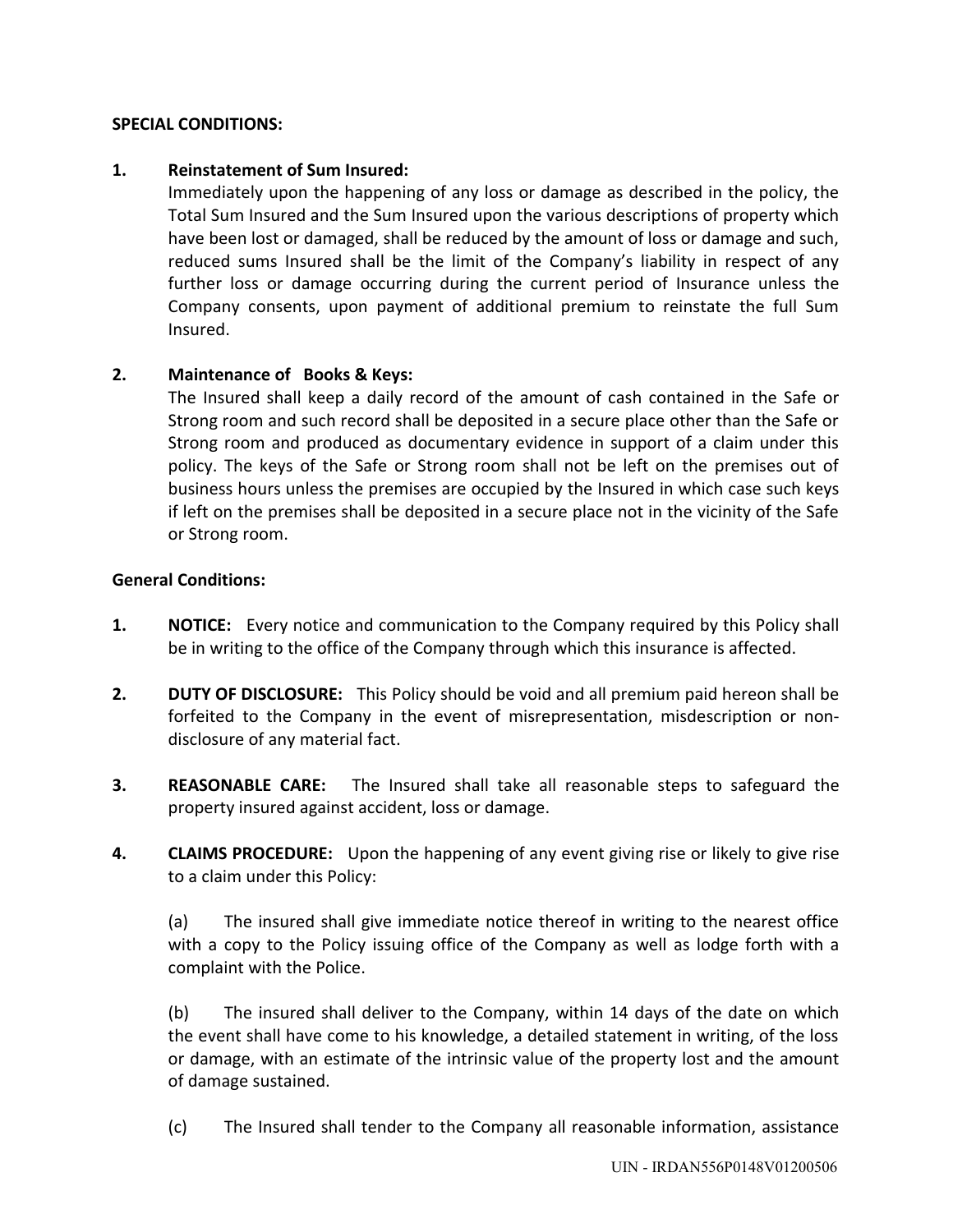and proofs in connection with any claim hereunder.

- **5. INDEMNITY :** The Company may at its option reinstate, replace or repair the property or premises lost or damaged or any part thereof instead of paying the amount of loss or damage or may join with any other insurer in so doing, but the Company shall not be bound to reinstate exactly or completely but only as circumstances permit and in reasonably sufficient manner and in no case shall the Company be bound to expend more in reinstatement than it would have cost to reinstate such property as it was at the time of the occurrence of such loss or damage not more than the sum insured thereon.
- **6. AVERAGE:** If the property hereby insured shall at the time of any loss or damage be collectively of greater value than the sum insured thereon, then the Insured shall be considered as being his own insurer for the difference, and shall bear a ratable proportion of the loss or damage accordingly. Every item, if more than one, in the Policy, shall be separately subject to this condition.
- **7. CONTRIBUTION:** If at the time of the happening of any loss or damage covered by this Policy there shall be existing any other insurance of any nature whatsoever covering the same, whether effected by the Insured or not, then the Company shall not be liable to pay or contribute more than its rateable proportion of any loss or damage.
- **8. SUBROGATION :** The Insured and any claimant under this Policy shall at the expense of the Company do or concur in doing or permit to be done all such acts and things that may be necessarily or reasonably required by the Company for the purpose of enforcing any rights and remedies or obtaining relief or indemnity from other parties to which the Company shall be or would become entitled or subrogated upon the Company paying for or making good any loss or damage under this Policy whether such acts and things shall be or become necessary or required before or after the Insured's indemnification by the Company.
- **9. FRAUD :** If any claim under this Policy shall be in any respect fraudulent or if any fraudulent means or device are used by the Insured or any one acting on the insured's behalf to obtain any benefit under this Policy, all benefits and rights under the Policy shall be forfeited.
- **10. CANCELLATION:** The Company may at any time, cancel this Policy, by giving 7 days notice in writing by Regd. A.D. to the Insured at his last known address in which case, the Company shall return to the Insured a proportion of the last premium corresponding to the unexpired period of insurance.

The Insured may also give 7 days notice in writing, to the Company, for the cancellation of this policy, in which case the Company shall retain the premium for the period this Policy has been in force at the Company's short period scales.

 **11. ARBITRATION AND DISCLAIMBER** : If any difference shall arise as to the quantum to be paid under this Policy (liability being otherwise admitted) such difference shall independently of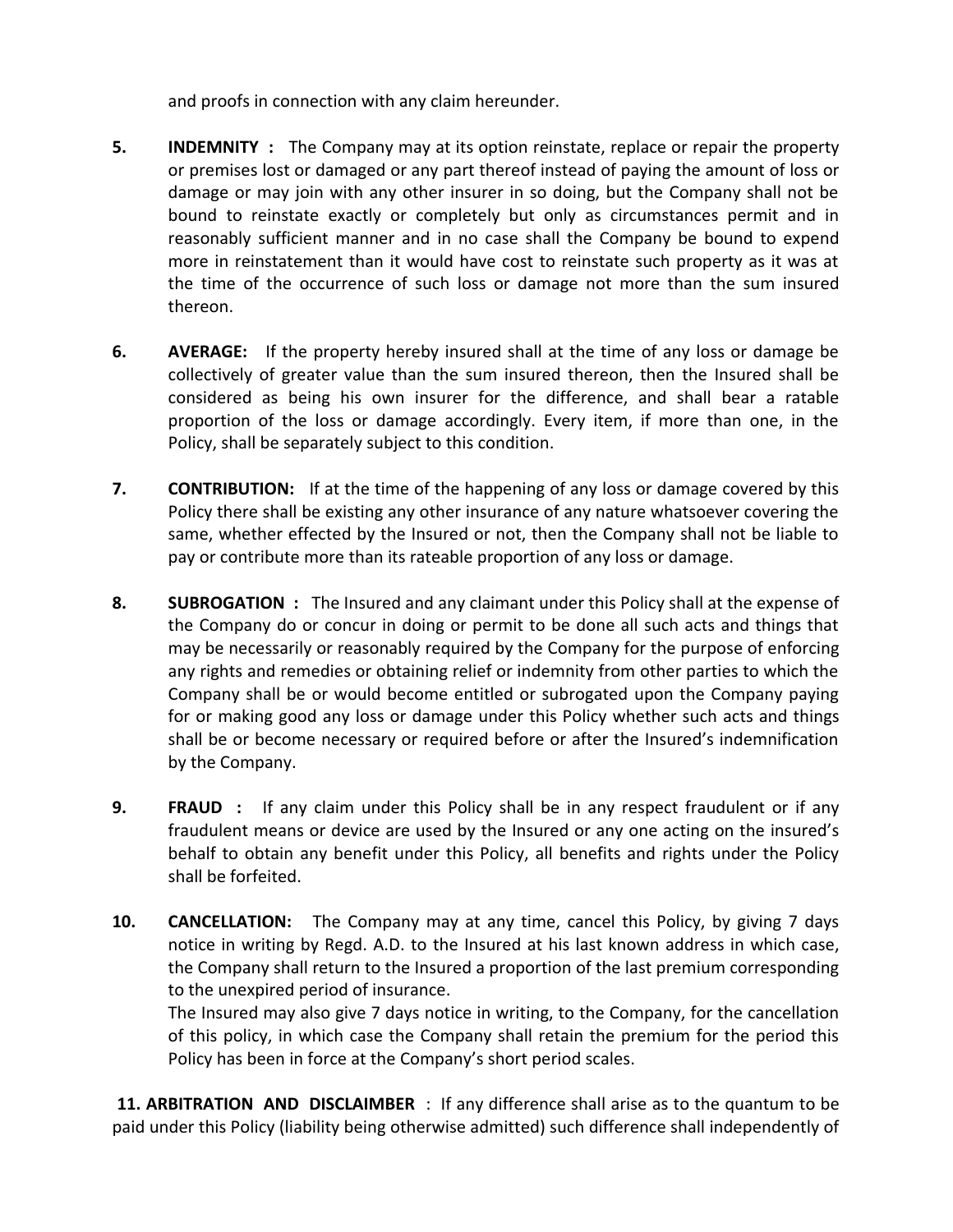all other questions be referred to the decision of an arbitrator to be appointed in writing by the parties in difference or if they cannot agree upon a single arbitrator to the decision of two disinterested persons as arbitrators of whom one shall be appointed in writing by each of the parties within two calendar months after having been required so to do in writing by the other party in accordance with the provisions of the Arbitration Act 1940 as amended from time to time and for the time being in force. In case either party shall refuse or fail to appoint arbitrator within two calendar months after receipt of notice in writing requiring an appointment, the other party shall be at liberty to appoint sole arbitrator, and in case of disagreement between the arbitrators, the difference shall be referred to the decision of an umpire who shall have been appointed by them in writing before entering on the reference and who shall sit with the arbitrators and preside at their meetings.

It is clearly agreed & understood that no difference or dispute shall be referable to arbitration as hereinbefore provided if the Company has disputed or not accepted liability under or in respect of this Policy.

It is hereby expressly stipulated and declared that it shall be a condition precedent to any right of action or suit upon this Policy that award by such arbitrator(s) or umpire of the loss or damage shall be first obtained.

It is also hereby further expressly agreed and declared that if the Company shall disclaim liability to the Insured for any claim hereinunder, and such claim shall not, within 12 calendar months from the date of such disclaimer have been made the subject matter of a suit in a Court of Law, then the claim shall for all purposes be deemed to have been abandoned and shall not thereafter be recoverable hereunder.

**12. OBSERVANCE OF TERMS AND CONDITIONS :** The due observance and fulfillment of the terms, conditions and endorsement of this Policy in so far as they relate to anything to be done or complied with by the Insured, shall be a condition precedent to any liability of the Company to make any payment under this Policy.

**13. RENEWAL NOTICE:** The Company shall not be bound to accept any renewal premium nor give notice that such is due.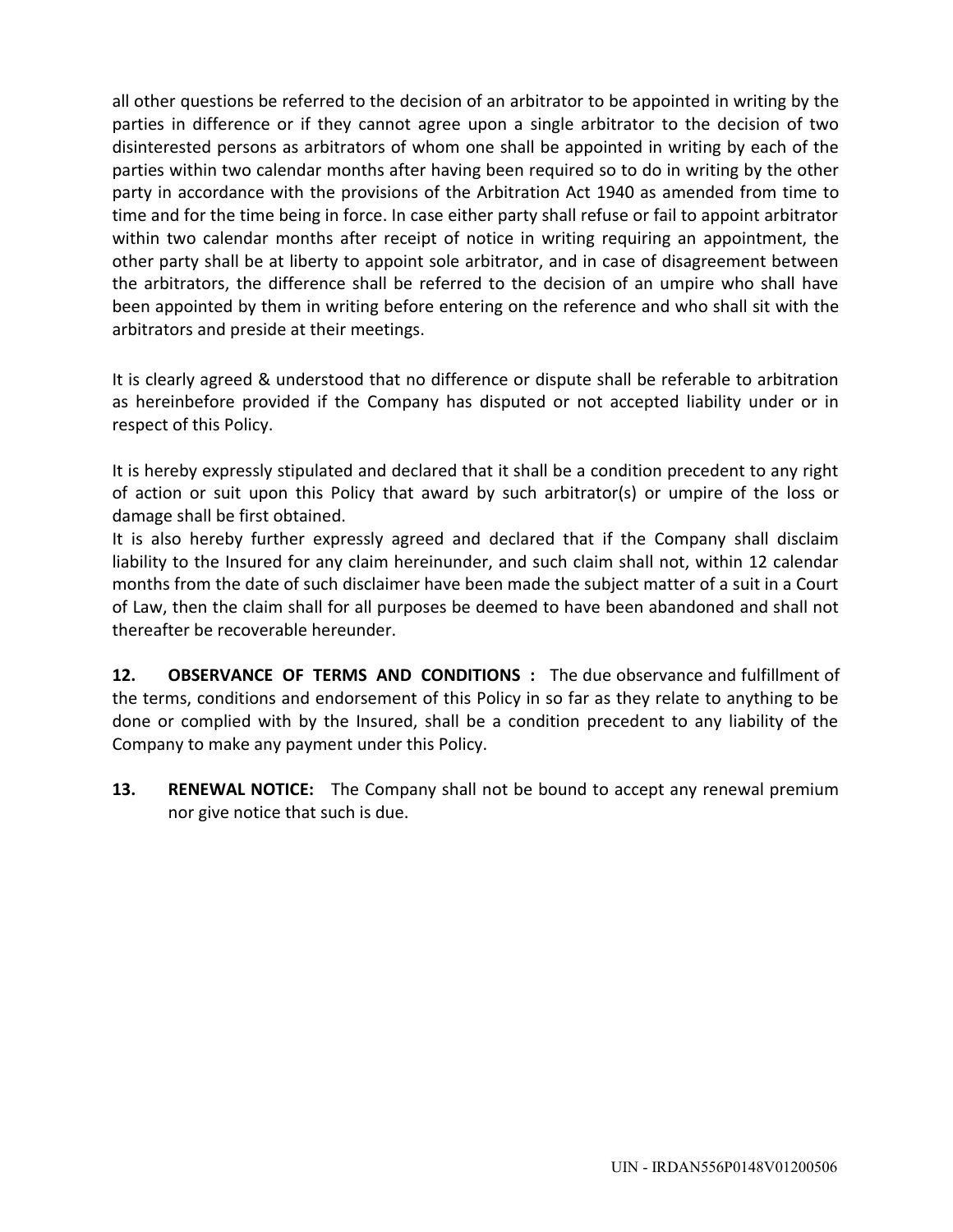

# **The Oriental Insurance Company Limited Head Office: A 25/27, Asaf Ali Road, New Delhi -110002**

# **PROPOSAL FORM FOR BURGLARY AND HOUSEBREAKING INSURANE (BUSINESS PREMISES)**

# **SCOPE OF COVER**

This insurance policy provides cover against losts or damage by Burglary or House-breaking (i.e. theft following an actual, forcible and violent entry of and/or exit from the premises) in respect of contents of offices, Warehouses, Shops, etc. and cash in safe or strong room and also damage caused to the premises, except as detailed below

# **Exclusions:**

The policy does not cover loss or damage arising from war and warlike operations. Riots and strikes , Civil Commotion, Terrorist activities, Convulsions of nature and or Consequential Loss, by us of the keys to safe unless obtained by force or threat caused by Insured's employee(s) or Members of the family.

However, on payment of additional premium cover can be extended to include Riot and strike Risks and Terrorist activities.

NOTE: PLEASE ANSWER EVERY QUESTION FUILLY

- 1. (a) Name and Address of Proposer (in full) (BLOCK LETTERS)
- (b) Name of Finanacial Institution/s (If any financial interest is involved)
- (c ) Nature of or trade or business
- 2. Address of the premises to be Insured
- 3. (a)whether warehouse, Godown , Shop or Office?
	- (b) How long have you been an occupant of premises?
	- (c ) Are you the sole occupants?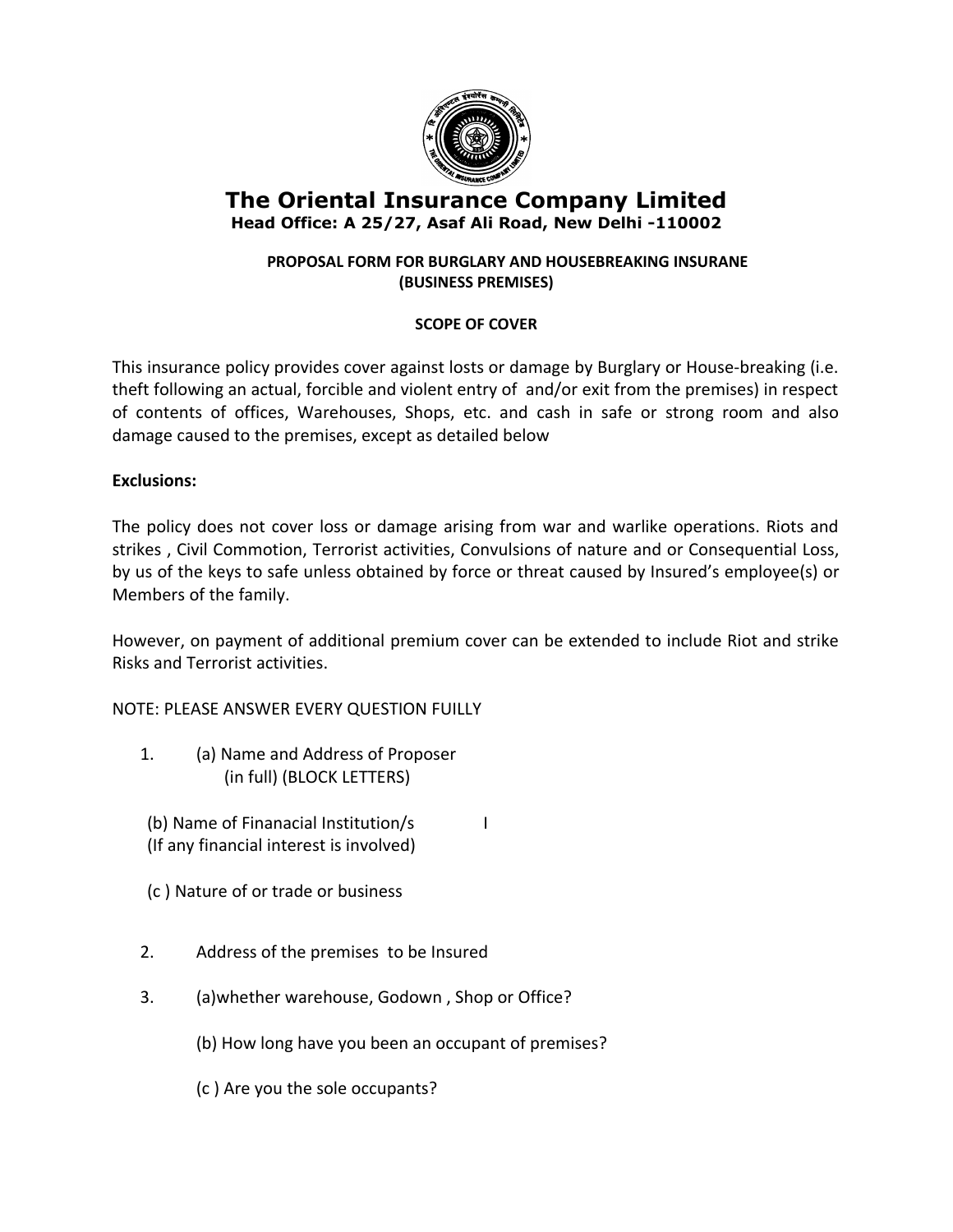- c) If not, who are other occupants?
- 4. What materials are used for construction? e.g. concrete, Bricks, Iron sheet or Timber etc.
	- (a) Walls\_\_\_\_\_\_\_\_\_\_\_\_\_\_\_\_\_\_
	- $(b)$  Roof
	- (c) Floor \_\_\_\_\_\_\_\_\_\_\_\_\_\_\_\_\_\_\_
- 5. What protection is provided to?
	- (a) Doors?
	- (b) Windows?
	- (c) Skylights, Ventilators, Exhaust Fans, Lights?
	- (d) Airconditioners , Trap doors?
	- (e) Any other openings?
	- (f) Mention any special precautions you have adopted for safeguarding your property.
- 6. (a) Are the premises occupied by you at night?
	- If not, by whom?
	- (b) Will the premises be guarded by watchmen?
	- If so, by how many and during what-time?
	- ( c) Will the premises at any time be left unoccupied?
	- d) If so, how often and for how long?
- 7. (a) Are all valuables secured in safe(s), outside business hours?
	- (b) Give(1) Maker's Name n(2) Height (3) Width (4) Depth and (5) Weight of safe(s)
	- (c ) How many keys are there to the safe(s) and with whom are they kept?
	- Can the safe(s) be opened by a single key or by combination of two or more keys?
- 8. (a) Are Stock and sales books maintained?
	- (b) How frequently are these entered?

Scope of Cover and Exclusions as above is only a broad indication of the cover offered for details please refer to any office of the company ( c) How often is stock taken?

- (d) Where are these book kept outside business hours?
- 9. (a) Have any premises occupied by you been entered by thieves? (b) If so, give full particulars stating when and how access was obtained and the extent of the loss. (c ) What precautions have been adopted to prevent such a recurrence?
- 10. Is the risk currently insured against Burglary? If so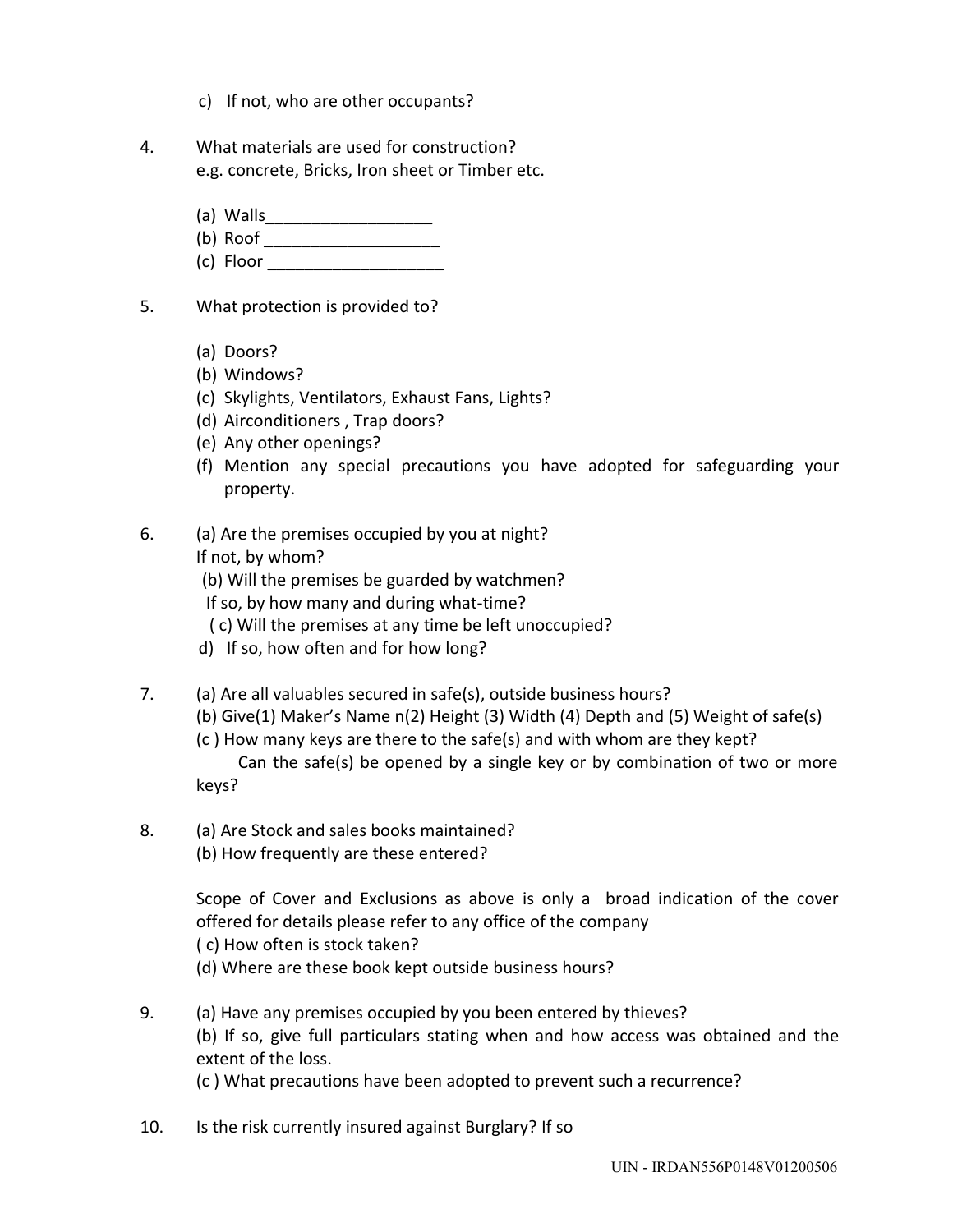- (a) The name of Insurance company
- (b) Policy No.
- (c) Period
- 11. Has any company in respect of your burglary insurance
	- (a) Declined your proposal?
	- (b) Cancellation or refused to renew your policy?
	- (c) Accepted your proposal on special terms and conditions?
- 12. Have you ever claimed upon any company for loss by Burglary or House Breaking? If so , give details.
- 13. Amount for which contents are currently insured against Fire and name of the company
- 14. Give full description of contents (i.e. the property to be insured) of the premises.
- 15. Do you need cover against Riot and Strike terrorist activities on payment of additional premium?
- 16. PROPERTY TO BE INSURED SUM TO BE INSURED (Give full details) Rs.
	-
	- (a) Stock-in Trade (as described in item 14 above)
	- (b) Goods held by the Proper in trust or on commission for which he is responsible
	- (c) Furniture, Fixture, Fittings, Utensils and Appliances in trade
	- (d) Coins and/or Currency Notes in locked safe
	- (e) Others ( to be specified) Total Total Rs.

\_\_\_\_\_\_\_\_\_\_\_\_\_\_\_\_\_\_\_\_\_\_

N.B. To obtain full indemnity it is necessary to insure for the full value of the property in the premises.

17. Period of Insurance

From To To the To the To the To the To the To the To the To the To the To the To the To the To the To the To t

I/We do hereby declare that the above statements and answers are true and that I/We have not withheld any information whatsoever regarding the proposal. I/We agree that this proposal and declaration shall be the basis of the contract between me/us and the Oriental Insurance Co. Ltd. Whose policy for the insurance proposed is acceptable to me/us , I/We undertake to exercise all ordinary and reasonable precautions for safety of the property as if it were uninsured.

Place

Date **Signature of Proposer** 

Note: (1) The liability of the company does not commence until the proposal has been